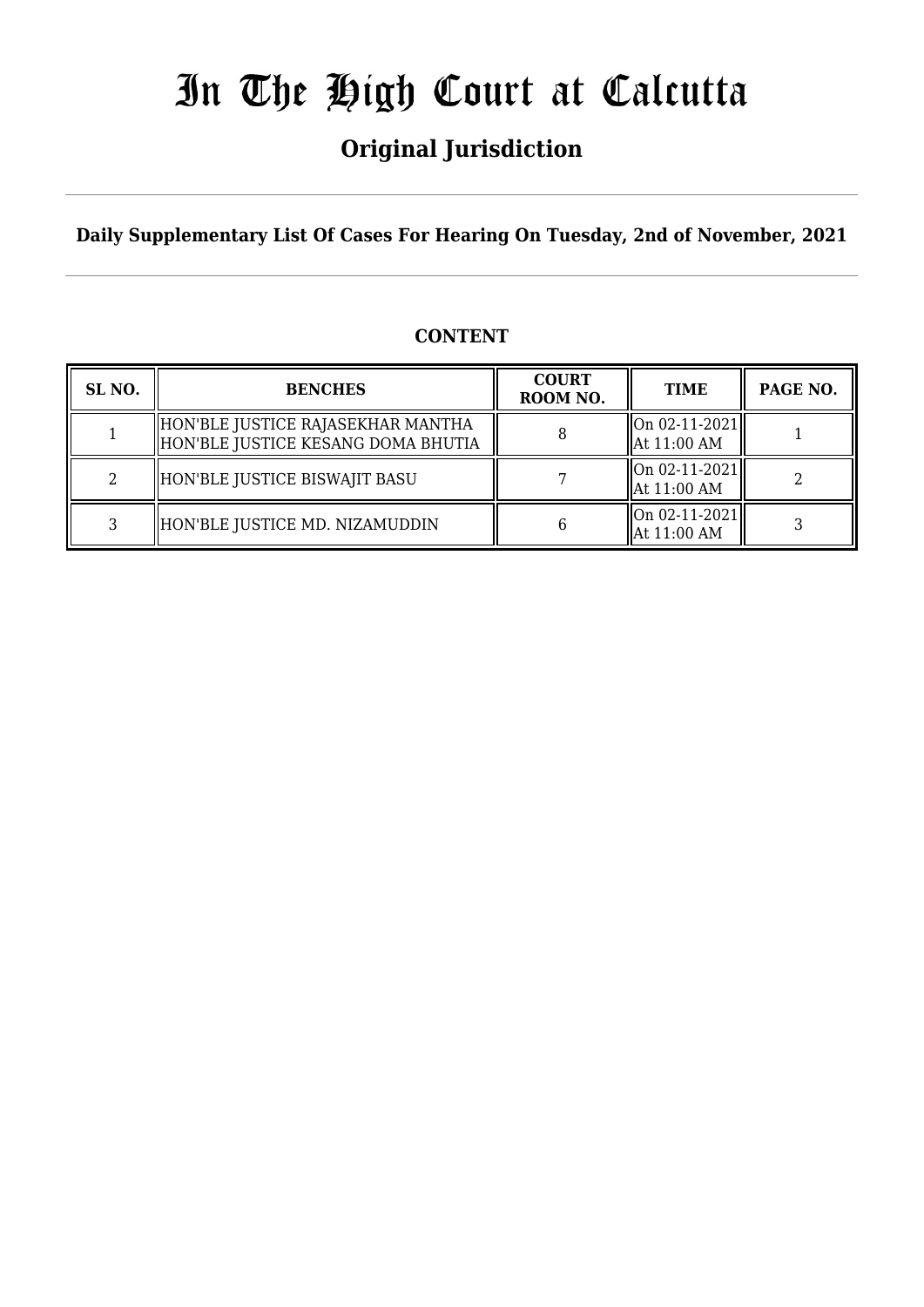

## **Original Side**

**DAILY CAUSELIST For Tuesday The 2nd November 2021**

**COURT NO. 8**

**DIVISION BENCH ()**

**AT 11:00 AM**

**HON'BLE JUSTICE RAJASEKHAR MANTHA HON'BLE JUSTICE KESANG DOMA BHUTIA**

**ON 2ND NOVEMBER, 2021(TUESDAY) - SHALL TAKE UP ALL URGENT DIVISION BENCH MATTERS FILED DURING VACATION OR WITH LEAVE OF THE REGULAR BENCH.**

#### **VACATION BENCH**

#### **(VIA VIDEO CONFERENCE)**

#### **NEW APPLICATIONS**

| APOT/161/2021 | IN THE GOODS OF OM<br>WITH PLA/327/2021 PRAKASH MANIYAR (DEC)<br>SUBHASH MANIYAR<br>VS<br>CHANDNI MANIYAR | A K CHOWDHARY<br>AND CO |
|---------------|-----------------------------------------------------------------------------------------------------------|-------------------------|
|               |                                                                                                           |                         |

2 APOT/162/2021 WITH ASFC/3/2005 KISHORE KUMAR BOSE AND ORS. VS WEST BENGAL INDUSTRIAL DEVELOPMENT CORPORATION LIMITED AND ORS. SUDHAKAR THAKUR

IA NO: GA/1/2021, GA/2/2021, GA/3/2021

IA NO: GA/1/2021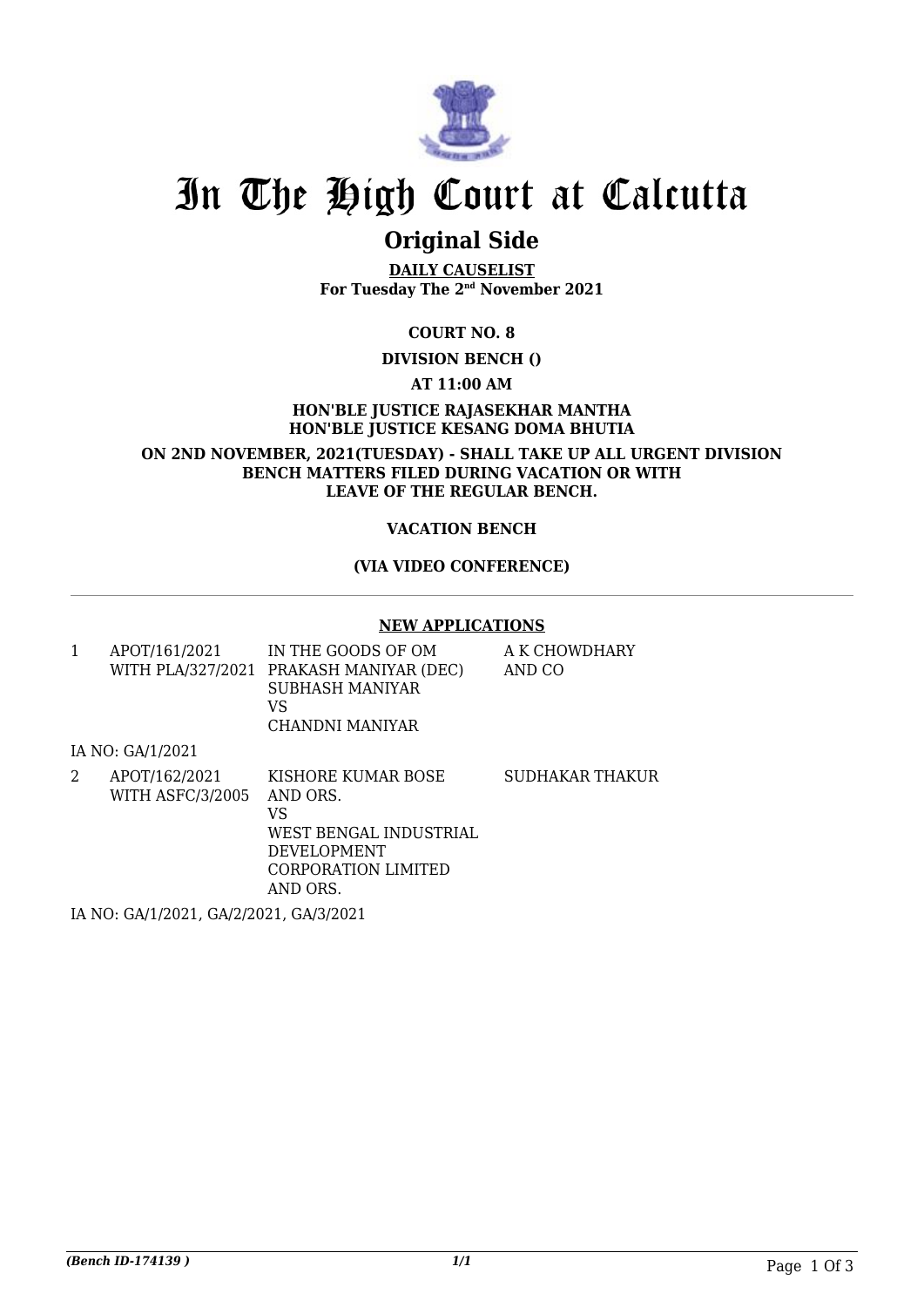

### **Original Side**

**DAILY CAUSELIST For Tuesday The 2nd November 2021**

### **COURT NO. 7**

**SINGLE BENCH ()**

#### **AT 11:00 AM**

#### **HON'BLE JUSTICE BISWAJIT BASU**

#### **ON 2ND NOVEMBER, 2021 (TUESDAY) - SHALL TAKE UP THE LIST AND DETERMINATION OF HON'BLE JUSTICE KAUSHIK CHANDA.**

#### **ON 2ND NOVEMBER, 2021 (TUESDAY) - SHALL TAKE UP ALL URGENT SINGLE BENCH MATTERS FILED DURING VACATION OR WITH LEAVE OF THE REGULAR BENCH.**

#### **VACATION BENCH**

#### **(VIA VIDEO CONFERENCE)**

#### **NEW MOTIONS**

| IA NO. GA/4/2021 | FIS PAYMENT SOLUTIONS<br>AND SERVICES INDIA PVT                                 | KHAITAN AND CO.<br>KHAITAN AND CO. | <b>SUPREEM NASKAR</b><br>(FOR RES.5 IN G              |
|------------------|---------------------------------------------------------------------------------|------------------------------------|-------------------------------------------------------|
| In $CS/250/2019$ | LTD.<br>Vs<br>ALL BENGAL CONTRACT<br><b>SECURITY WORKMEN S</b><br>UNION AND ORS |                                    | <b>SUPREEM NASKAR</b><br>(FOR RES.5 IN GA<br>2536/19) |